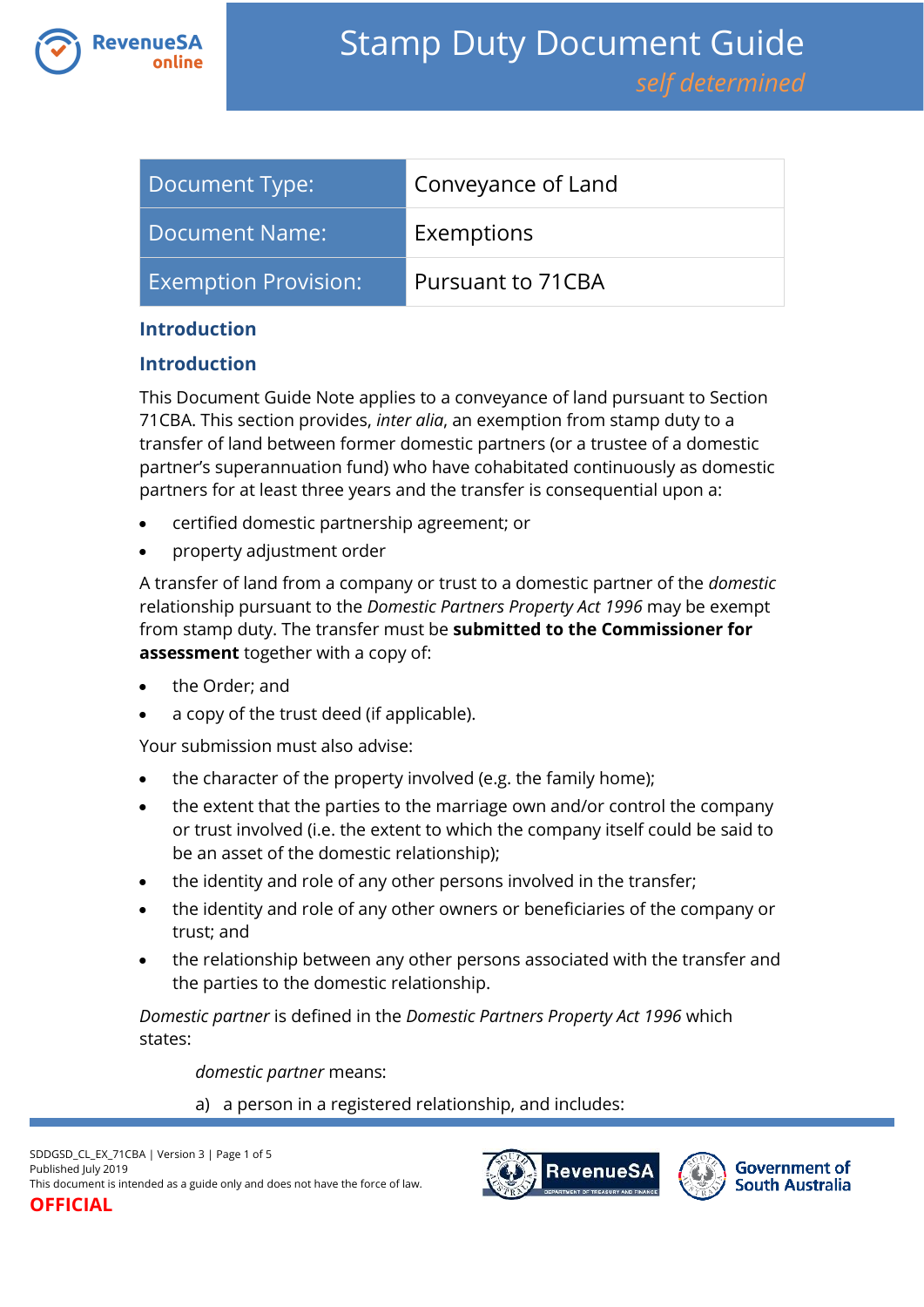

- i) A person who is about to enter into a registered relationship; or
- ii) A person who has been in a registered relationship; or
- b) a person who lives in a close personal relationship, and includes:
	- i) a person who is about to enter a close personal relationship; or
	- ii) a person who has lived in a close personal relationship.

*Close personal relationship* means the relationship between 2 adult persons (whether or not related by family and irrespective of their gender) who live together as a couple on a genuine domestic basis, but does not include –

- the relationship between a legally married couple; or
- a relationship where 1 of the persons provides the other with domestic support or personal care (or both) for fee or reward, or on behalf of some other person or an organisation of whatever kind.

Note: Two persons may live together as a couple on a genuine domestic basis whether or not a sexual relationship exists, or has ever existed, between them.

*Domestic relationship* means the relationship between domestic partners.

*Certificated domestic partnership* agreement has the same meaning as in the *Domestic Partners Property Act 1996.* 

*Property adjustment order* means an order of a court under Part 3 or 4 of the *Domestic Partners Property Act 1996.*

*Registered relationship* means a relationship that is registered under the *Relationships Register Act 2016*, and includes a corresponding law registered relationship under that Act.

You will need to indicate whether the land is used as **residential** or **nonresidential**. For further advice on this refer to the [Document Guide](https://www.revenuesa.sa.gov.au/stampduty/stamp-duty-document-guide#Glossary) Page.

# **What documents can I self-determine under this document type?**

The document can be in the form of:

- LTO Form T1 Transfer.
- LTO Form RTC Application for the Deposit of a Plan of Division

# **What types of transactions can I self-determine under this document type?**

A conveyance of land pursuant to Section 71CBA is deemed **suitable** for selfdetermination under this document type where:

the land is being transferred between the former domestic partners;

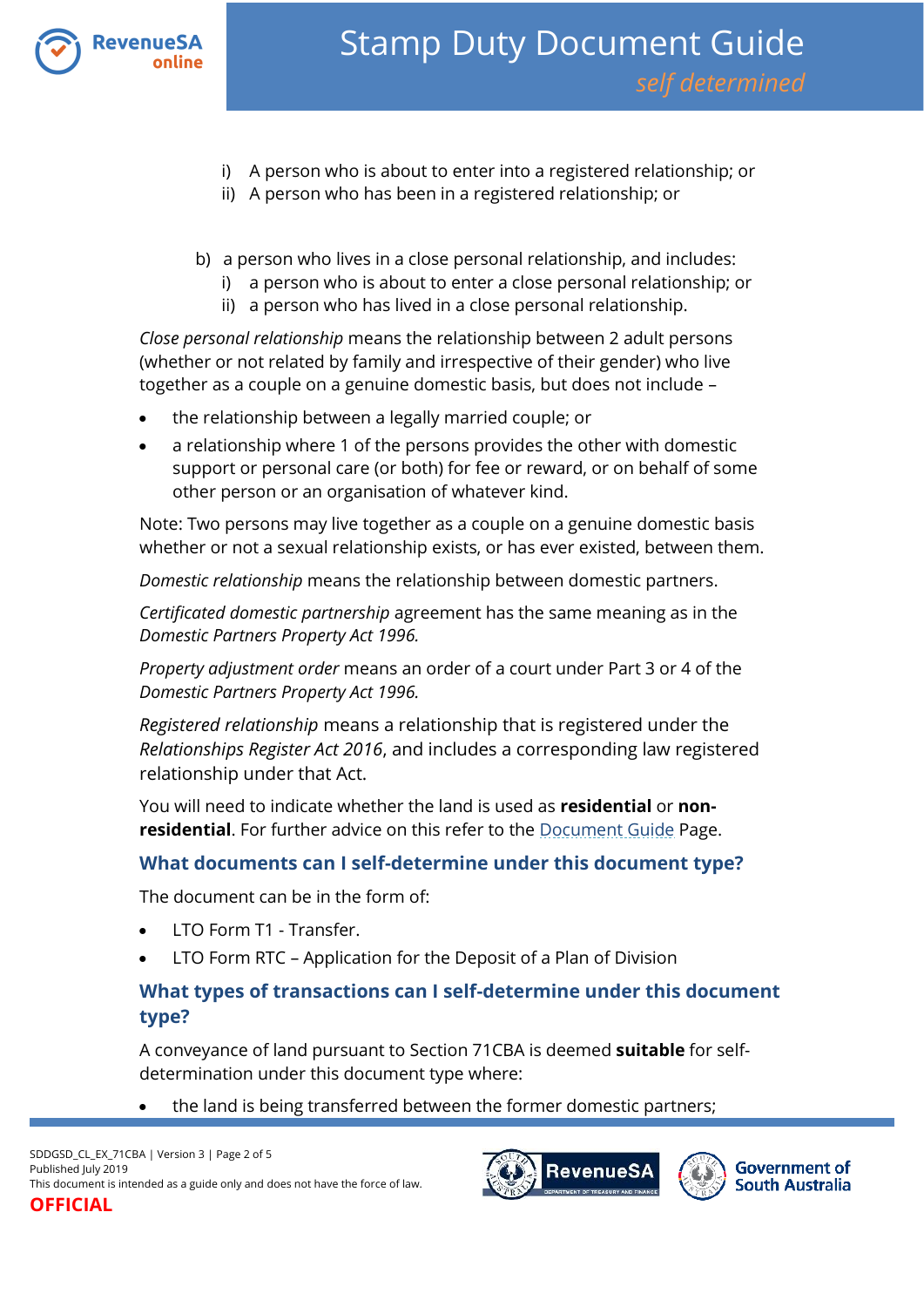

- the land is being transferred between a domestic partner and a trustee of the domestic partner's superannuation fund or between the trustees of the former domestic partner's superannuation funds;
- a [Section 71CBA Statutory Declaration](https://www.revenuesa.sa.gov.au/forms-and-publications/documents/forms/SD_S71CBAstatdec.pdf) has been completed by the former domestic partners;
- the transfer of land is consequential upon either a certified domestic partnership agreement or a property adjustment order; and
- the domestic partners had been living in a domestic relationship continuously for at least three years.

The exemption applies regardless of whether or not there is consideration being paid.

The following similar transactions cannot be self-determined under this document type:

A conveyance of property (other than land) pursuant to Section 71CBA, refer to the document type:

[Conveyance of Land | Exemptions | Pursuant to 71CBA](https://www.revenuesa.sa.gov.au/stampduty/stamp-duty-document-guide/self-determined/conveyance-of-land-exemptions/sddgsd_cl_ex_71cba)

### **What evidence do I need to retain for audit purposes?**

For audit purposes, you will need to retain the following documentation either in paper form or electronic form:

- copy of the documents;
- evidence that a stamp duty determination has been made (i.e. Certificate of Stamp Duty, Document ID or stamped document);
- complete[d Section 71CBA Statutory Declaration;](https://www.revenuesa.sa.gov.au/forms-and-publications/documents/forms/SD_S71CBAstatdec.pdf) and
- copy of the certified domestic partnership agreement or the property adjustment order.

# **What Section(s) of the** *Stamp Duties Act 1923* **applies?**

Section 71CBA

# **What stamp duty is payable on this document?**

This document is exempt from stamp duty.



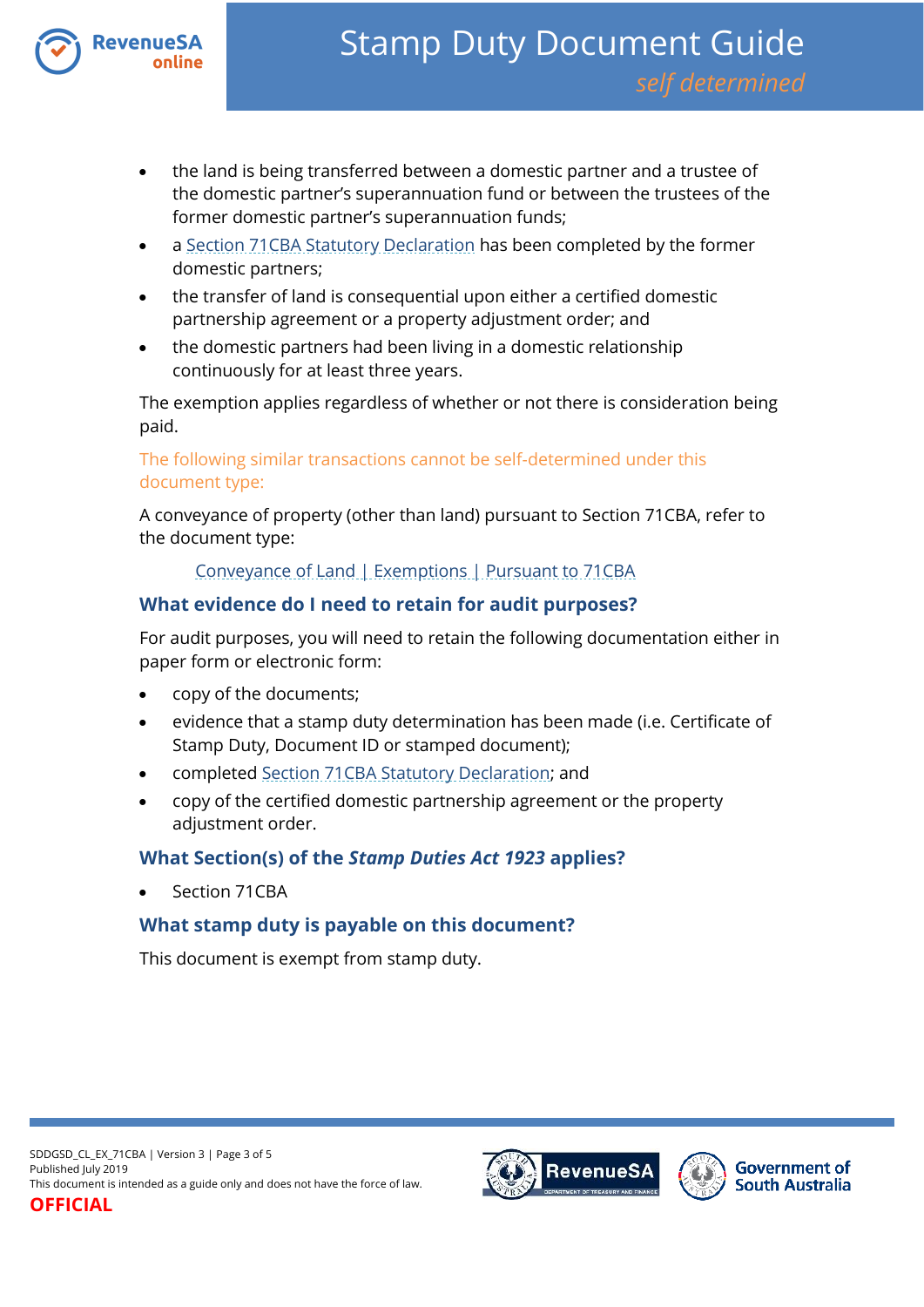

#### **Examples**

#### Investment Home transferred between former domestic partners

Dave and Helen who have been living together as domestic partners separated on the 2 January. An investment property is currently registered in both Dave and Helen's names. A property adjustment order directs that the investment property be transferred to Helen.

On 15 January the following year, Dave and Helen executed a Transfer evidencing the above arrangement and a [Section 71CBA Statutory Declaration](https://www.revenuesa.sa.gov.au/forms-and-publications/documents/forms/SD_S71CBAstatdec.pdf) stating that the relationship has irretrievably broken down.

The document is self-determined under this document type as **Exempt**.

Land transferred pursuant to a Property Adjustment Order from a trustee of a domestic partner's superannuation fund to a spouse of the domestic relationship

Rodney and Belinda were domestic partners and it is considered that their domestic relationship has broken down irretrievably. Rodney and Belinda have agreed upon the distribution of their assets and have obtained a Property Adjustment Order that details the distribution of their assets.

The Property Adjustment Order states that the trustee of Rodney's superannuation fund transfer certain land to Belinda.

Rodney and Belinda have executed a [Section 71CBA Statutory Declaration,](https://www.revenuesa.sa.gov.au/forms-and-publications/documents/forms/SD_S71CBAstatdec.pdf) stating that their domestic relationship has irretrievably broken down.

The document is self-determined under this document type as **Exempt**.

Land transferred pursuant to a Certified Domestic Partnership Agreement from a domestic partner to a trustee of a domestic partner's superannuation fund

Tony & Ellen were domestic partners and it is considered that their domestic relationship has broken down irretrievably. Tony and Ellen have agreed upon the distribution of their assets and have entered into a Certified Domestic Partnership Agreement that details the distribution of their assets.

The Certified Domestic Partnership Agreement states that Ellen transfer certain land to the trustee of Tony's superannuation fund.